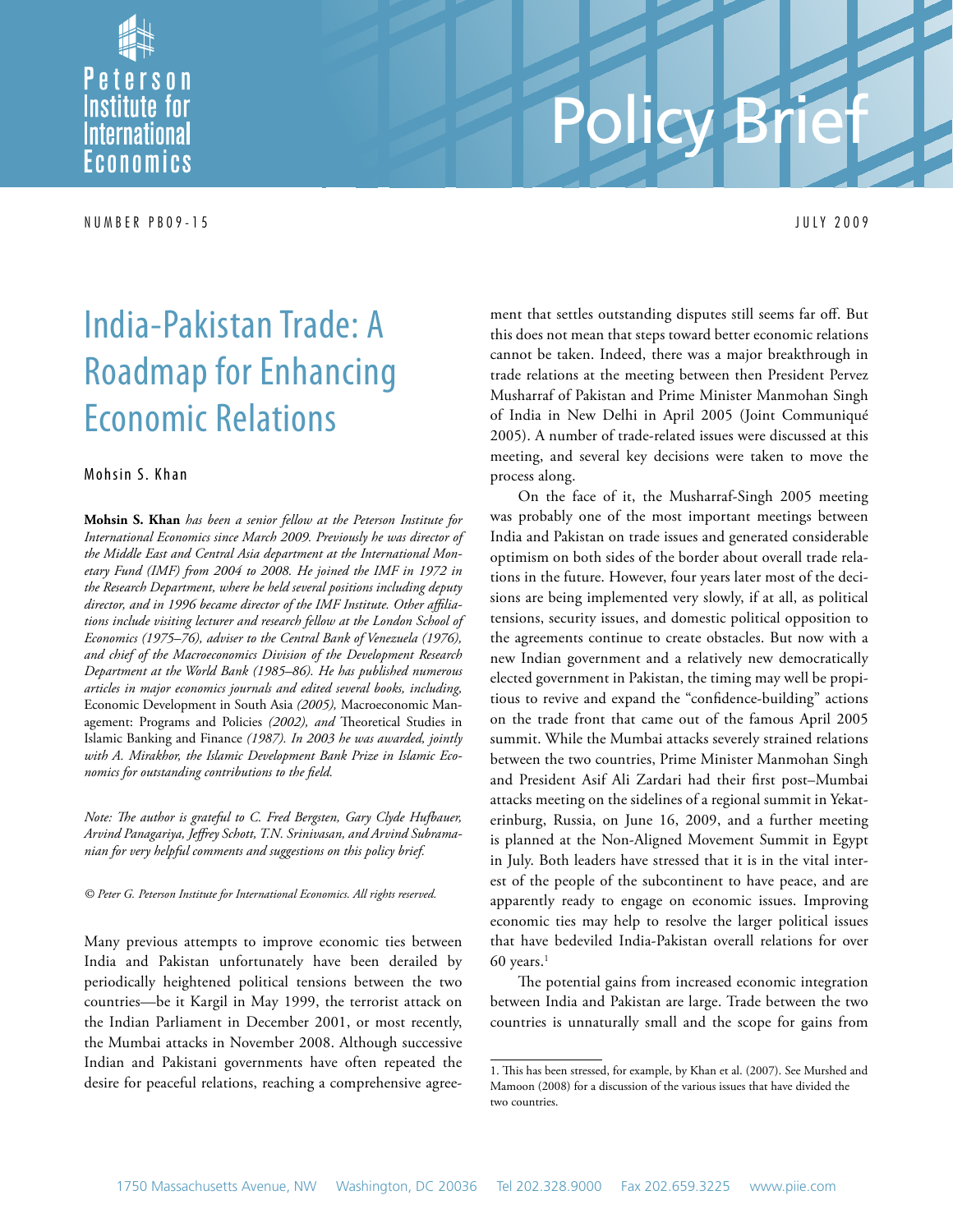increased trade correspondingly large.2 Currently, official trade is about \$2 billion per year, up from a paltry \$300 million a year in 2003–04.3 But still Pakistan accounts for less than 1 percent of India's trade and India accounts for under 5 percent of Pakistan's trade compared with the very large trade shares following independence of the two countries in 1947: In 1948–49, 70 percent of Pakistan's trading transactions were with India, while 63 percent of Indian exports went to Pakistan. Estimates from gravity models suggest that trade between the two countries could be 5 to10 times larger than the present \$2 billion per year, thereby raising GDP and household

### **Improving economic ties may help to resolve the larger politic al issues that have bedeviled India-Pakistan overall relations for over 60 years.**

incomes in both countries.4 Informal trade, via third countries (such as the United Arab Emirates, specifically Dubai), is estimated at some \$2 billion to \$3 billion per year, and this trade could obviously be undertaken bilaterally at significantly lower cost.

Constraints on economic integration include high tariff and nontariff barriers, inadequate infrastructure, bureaucratic inertia, excessive red tape, and direct political opposition. Pakistan has not yet reciprocated most favored nation (MFN) status for India and maintains a fairly narrow positive list (786 items) on goods that India may export to Pakistan. At the same time, India's tariff rates remain high, especially for goods of particular interest to Pakistan, such as textiles, leather, and onyx, and nontariff barriers are substantial. Poor transportation linkages make trade costly, with railway and road connections inadequate and sea shipments constrained by both limited port facilities and bureaucratic regulations and restrictions. Moreover, constraints on visas and cumbersome payments and customs procedures further limit scope for trade. Finally, although there are no specific restrictions, there is virtually

no trade in services or foreign direct investment (FDI) flows between the two countries. In both the cases of services and FDI, prior government approval has to be obtained, and it is clear that such approvals have been granted very sparingly by either country.

#### **A STRATEGY FOR INCREASING TRADE**

Before undertaking more long-term fundamental reforms, both countries need to build public support for trade liberalization. Initial steps should focus on bilateral measures that can be accomplished relatively easily—by executive order rather than via legislation and with minimal resource implications—and that would meaningfully increase trade while gaining support for bigger and bolder steps down the line. While a few of the measures proposed here fall under the ambit of the World Trade Organization (WTO) and have to be handled in a multilateral setting, most would involve only bilateral agreements between the two countries.

Appendix 1 presents a summary of the main tariff and nontariff barriers to trade between India and Pakistan. Reducing these barriers and eventually achieving regional integration could involve two phases: short term (6–12 months) and medium term (1–3 years).

#### **First Phase: Short-Term Measures**

Many of the short-term measures proposed here were agreed in principle at the Musharraf-Singh meeting. However, the agreements were limited in scope and, even so, were not fully implemented. Since the issues are well known and have been discussed at length by both sides, it should be possible to move ahead rapidly on expanding and implementing the measures if the political will is there. The specific short-term measures, mainly relating to trade facilitation, could include:

- Easing restrictions on visas, specifically, allowing multipleentry visas for businessmen, eliminating requirements to report arrival to the police at each place of stay, eliminating city-specific visas, and speeding up the approval processes;
- Signing a protocol to permit Indian/Pakistani ships to lift cargo for third countries and eliminating the reciprocal requirement that ships touch a third-country port before bringing in imports. The third-country port restriction particularly affects trade of high-bulk, low-value goods, such as coal, tar, and cement, making their transportation via sea commercially unviable. Also allowing sea shipments in addition to the current Mumbai-Karachi route;

<sup>2.</sup> As noted by the Confederation of Indian Industry (2005), Mukherjee (2005), Nabi and Nasim (2001), and Taneja (2006), among others. A very useful description of Pakistan's trade relations with its South Asian neighbors, particularly India, is contained in Hufbauer and Burki (2006, appendix A).

<sup>3.</sup> As a point of reference, India and Sri Lanka have had a free trade agreement (FTA) since 2000, and total Indian–Sri Lankan trade is about \$3 billion, even though Sri Lanka's GDP is roughly a quarter that of Pakistan. Sri Lanka and Pakistan also signed an FTA in July 2002, which became operational in 2005.

<sup>4.</sup> This is based on the estimates made by Batra (2004) and Kemal, Abbas, and Qadir (2002).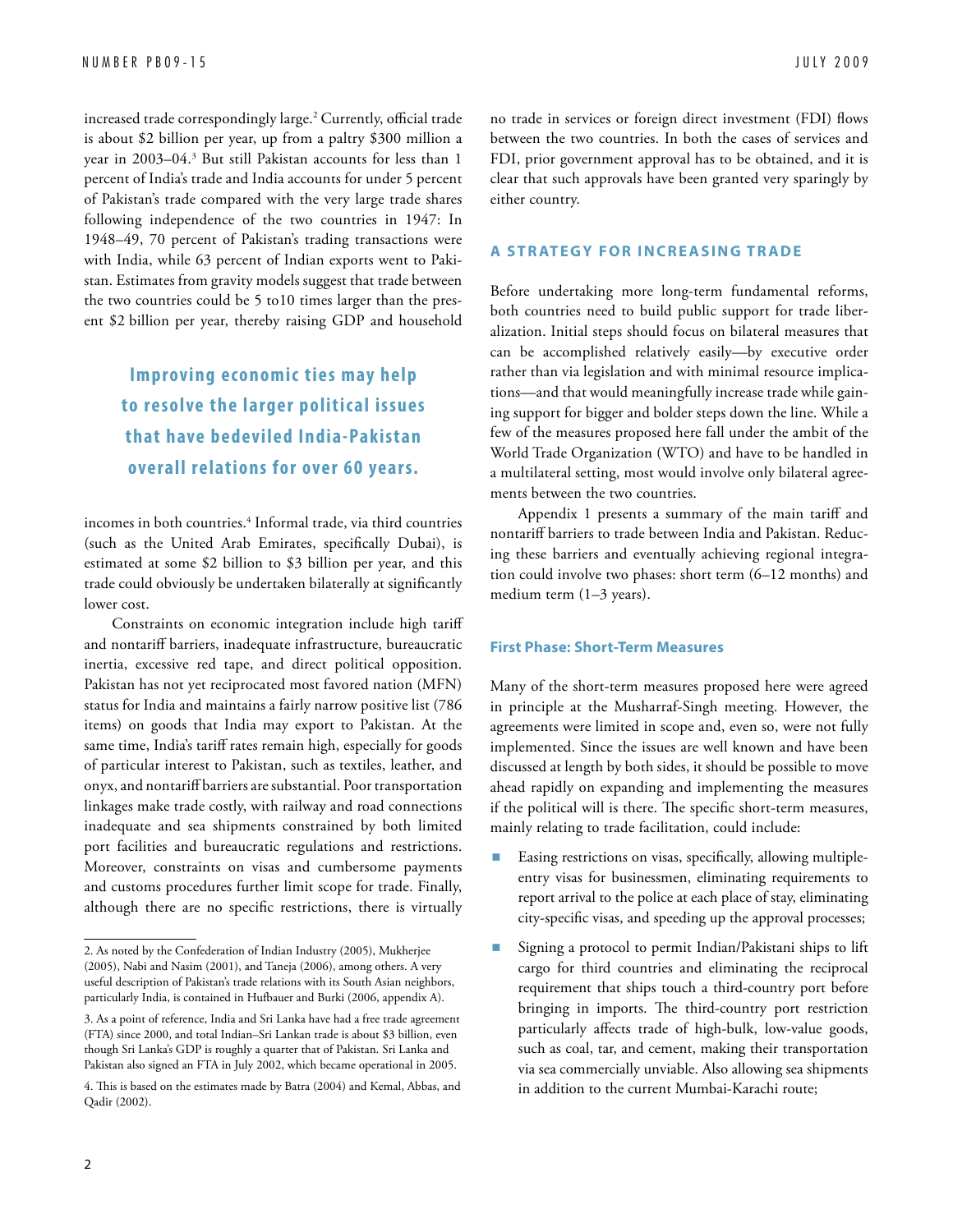- Eliminating the reciprocal requirement that rail wagons carrying goods across the border return empty, increasing the frequency of rail traffic, and improving the coordination between the railway authorities. Businessmen have suggested restarting the old Sindh-Rajasthan rail link;
- n Opening additional border crossings, increasing traffic frequency on the road route through the Wagah border (connecting the major cities of Amritsar and Lahore)<sup>5</sup> and the Khokhrapar-Munabao route, and allowing increased traffic through the Srinagar-Muzzafarabad route, which is currently restricted to only four trucks from either side crossing once a week;
- n Opening additional bus routes. The Musharraf-Singh meeting in April 2005 yielded a commitment to increase the frequency of the cross-Kashmir bus service via the Srinagar-Muzzafarabad route. However, the bus service is only weekly and restricted to passengers who have relatives on the other side of the border;
- Increasing air links between the two countries. Currently, the only air links agreed are Lahore–New Delhi, Karachi–New Delhi, and Karachi-Mumbai. There is no direct air link between the two capitals (Islamabad–New Delhi);
- Increasing the number of customs posts where "sensitive" items can be cleared and eliminating requirement for 100 percent verification; and
- n Allowing branches of Indian and Pakistani banks to operate in the other country and allowing banks in one country to hold accounts in the currency of the other.

#### **Second Phase: Medium-Term Measures**

The short-term measures outlined above should provide the stepping stones to move to more fundamental reforms in trade relations between the two countries. Over the medium term, the key measures would be for Pakistan to grant MFN status to India, which India has already provided to Pakistan, and allow transit trade from India. These would be accompanied by India reducing tariff rates on goods of particular interest to Pakistan and removing nontariff barriers, including in agriculture. The authorities should also seek to agree on steps to harmonize—or at least make more transparent—customs procedures and product standards. To the extent that regulations or government practices constrain FDI and services trade, an end to these constraints should be negotiated. Eliminating double taxation would also boost the attractiveness of cross-border investments. These steps would greatly expand the scope of integration, with potentially large efficiency gains on both sides.

**Constraints on economic integration include high tariff and nontariff barriers, inadequate infrastructure, bureaucratic iner tia, excessive red**  tape, and direct political opposition.

The South Asian Free Trade Agreement (SAFTA), which came into effect in January 2006, provides a framework for removing some obstacles to trade, but its implementation alone would likely not dramatically improve economic integration. SAFTA calls for tariff rates within the region to decline to zero by 2012, but it is highly unlikely that this target will be met. Currently, tariff rates in India are significantly higher than those in Pakistan (appendix 1). In particular, India's high tariffs on agricultural products and textiles severely discourage Pakistan's exports to India. The Pakistanis believe that these tariffs are implicitly targeted at their country, whose potential exports would mainly include these two items (e.g., cotton yarn and fruits and vegetables).6 Beyond this slow pace of tariff reductions, benefits will depend on exactly how the agreement is implemented. In particular, an agreement with fewer and simpler rules of origin and small negative lists would be beneficial. However, the negative lists in both countries are thought to be quite extensive. Moreover, SAFTA does not cover services and investments.7 Thus, broader bilateral measures remain very important.

Finally, infrastructure in both countries needs to be significantly improved and harmonized: Roads need to be expanded and upgraded, and ports need to be modernized. Both countries are seeking ways within their overall fiscal constraints to move rapidly on these fronts. Improving regulatory frameworks for key infrastructure sectors would help attract the private sector to participate in improving infrastructure in both countries. In addition, the scope for trade in

<sup>5.</sup> The Attari-Wagah border closes at 2pm every day in preparation for the "retreat" ceremony when Indian and Pakistani flags are lowered at sunset. Therefore, an alternative, possibly parallel, truck route is needed.

<sup>6.</sup> In addition to pharmaceuticals, medical equipment, and sporting goods.

<sup>7.</sup> Unlike in the case of goods, under the WTO rules, countries maintain a positive list of services for trade. Pakistan has such a positive list, but it does not discriminate against India.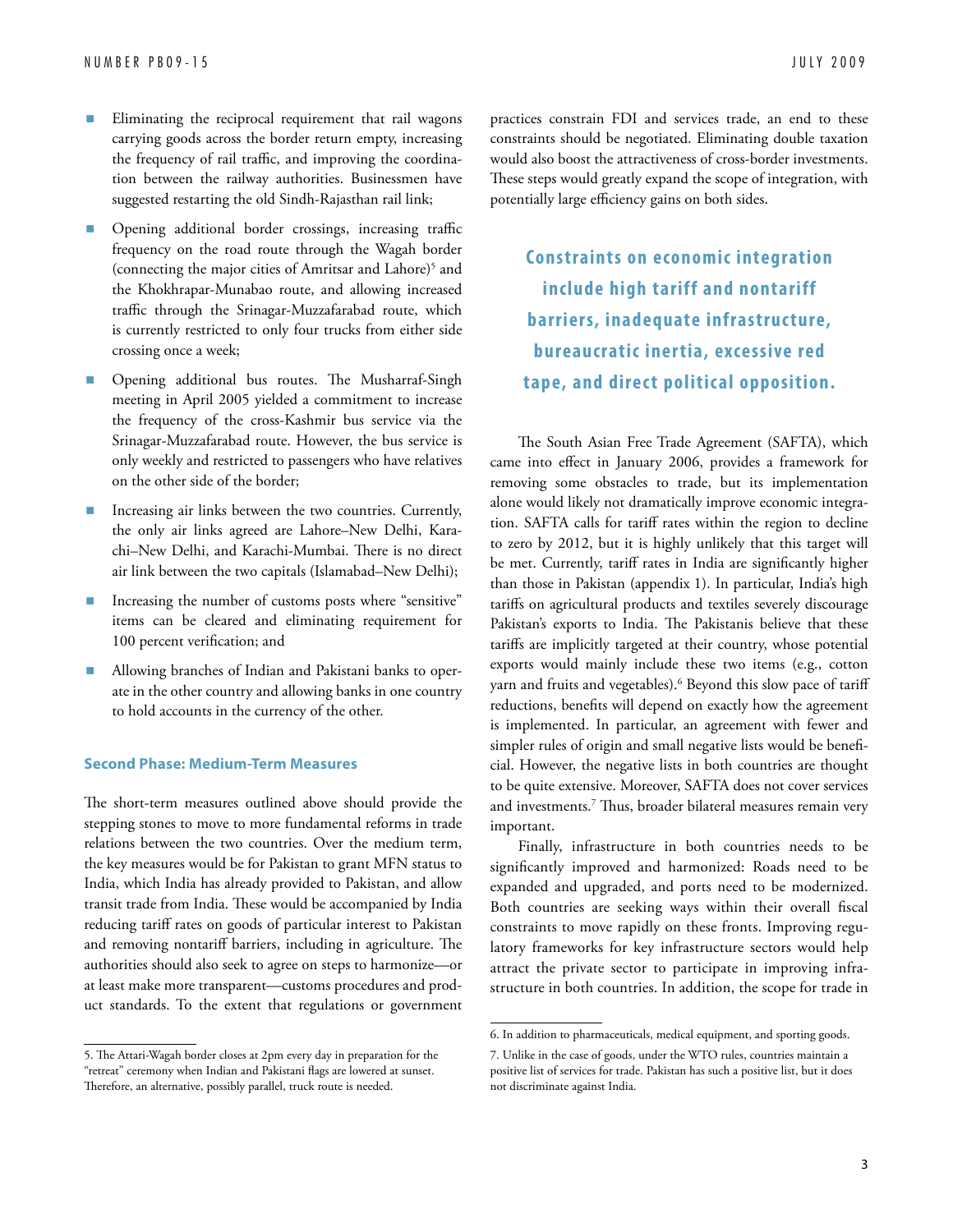energy appears to be sizeable, and eventually both countries could work on developing a joint energy grid.

The specific medium-term measures toward greater economic integration between India and Pakistan could include:

- Within the framework of SAFTA, Pakistan should agree with India on as limited as possible lists of sensitive items. Both Pakistan and India should apply MFN duty rates to items on the sensitive lists.
- n India should significantly lower tariff rates for goods of particular interest to Pakistan (e.g., textiles, leather, and onyx) and remove nontariff barriers. In return, Pakistan should follow WTO rules and reciprocate by providing MFN status to India and abolishing the positive list approach.<sup>8</sup>
- Pakistan should allow transit trade from India. WTO rules require Pakistan to allow transit trade for all goods to and from third countries (including Afghanistan and the countries in Central Asia). Pakistan views this as problematic because of the risk that goods "dumped" by India in Afghanistan will reenter Pakistan, and as such transit trade from India has been restricted.
- Energy trade between the two countries should be facilitated. The greatest benefit would occur in the sphere of energy cooperation. To start with, the countries could agree on the gas pipeline between Iran and India passing through Pakistan. This would assure India of a regular supply of gas, and Pakistan would earn transit fees (estimated at about \$800 million a year), in addition to meeting its own energy needs. While recognizing the geopolitical problems associated with this particular project, specifically US opposition in the context of sanctions against Iran, it should be noted that Iran and Pakistan have recently reached agreement on a gas pipeline, so the necessary infrastructure up to India's border will be in place. Of course, it would require the United States to waive its Iran sanctions for India to agree to proceed with the project. In the longer term, the development of joint energy grids, particularly in the Punjab-Haryana and Sindh-Rajasthan regions, would create efficiencies through economies of scale and lower energy costs for both countries.
- Both countries should also allow trade in information technology (IT). Despite India being well ahead of Pakistan in this field, both countries could engage in mutually beneficial business-to-business links. Since IT trade

does not involve movement of goods, it would be easier to move ahead quickly in this area. For example, Pakistan could allow large Indian IT companies to set up call centers and other IT-related firms, taking advantage of the existing (and growing) English-speaking workforce in Pakistan.

- Both countries should harmonize their customs procedures, including more standardized and transparent documents and inspection procedures and product standards. Also, sanitary and safety laboratory inspections in one country should be accepted in the other.
- n Obstacles to FDI flows, other than restrictions based on national security grounds, in both directions should be eased and obtaining government approval streamlined. Each country's companies should be allowed to float shares in the securities markets of the other, and double taxation on corporate and individual incomes should be removed.

#### **Conclu si on**

With new governments in both India and Pakistan, there is once again a window of opportunity to improve economic ties. While the measures for reducing trade barriers proposed in this brief generally have the support of businessmen on both sides of the border, it is critical to build constituencies in each country for greater bilateral trade liberalization.9 The success of the "confidence building" short-term measures and the resulting growth in trade would give a major impetus to the creation of vested interests that would support more far-reaching liberalization of trade between the two countries. Only then will the political and bureaucratic opposition to increased India-Pakistan trade be diminished. Trade will of course not solve all the problems between the two countries, but it could be an important catalyst in the lowering of tensions. And a lowering of tensions between India and Pakistan—an inevitable benefit of strengthened economic ties—would improve the security climate for investment and economic development in both countries. It is clearly in the interest of both countries, and the world for that matter, to find a political resolution to the India-Pakistan problem, and increased trade can well be the starting point for this objective. In the case of India-Pakistan trade relations, good fences do not make good neighbors!

<sup>8.</sup> The view of some Pakistani politicians and bureaucrats is that MFN status for India should be linked to the resolution of the Kashmir issue. Interestingly, this view is not necessarily shared by the Pakistani business community, which argues rightly that trade should not be held hostage to the Kashmir solution.

<sup>9.</sup> Earlier fears in Pakistan that Indian exports would overwhelm the domestic production of manufactures have eased over time as Pakistani businessmen have realized that they can compete in a number of areas, such as agro-industry products, textiles, and surgical instruments, if there is a level playing field.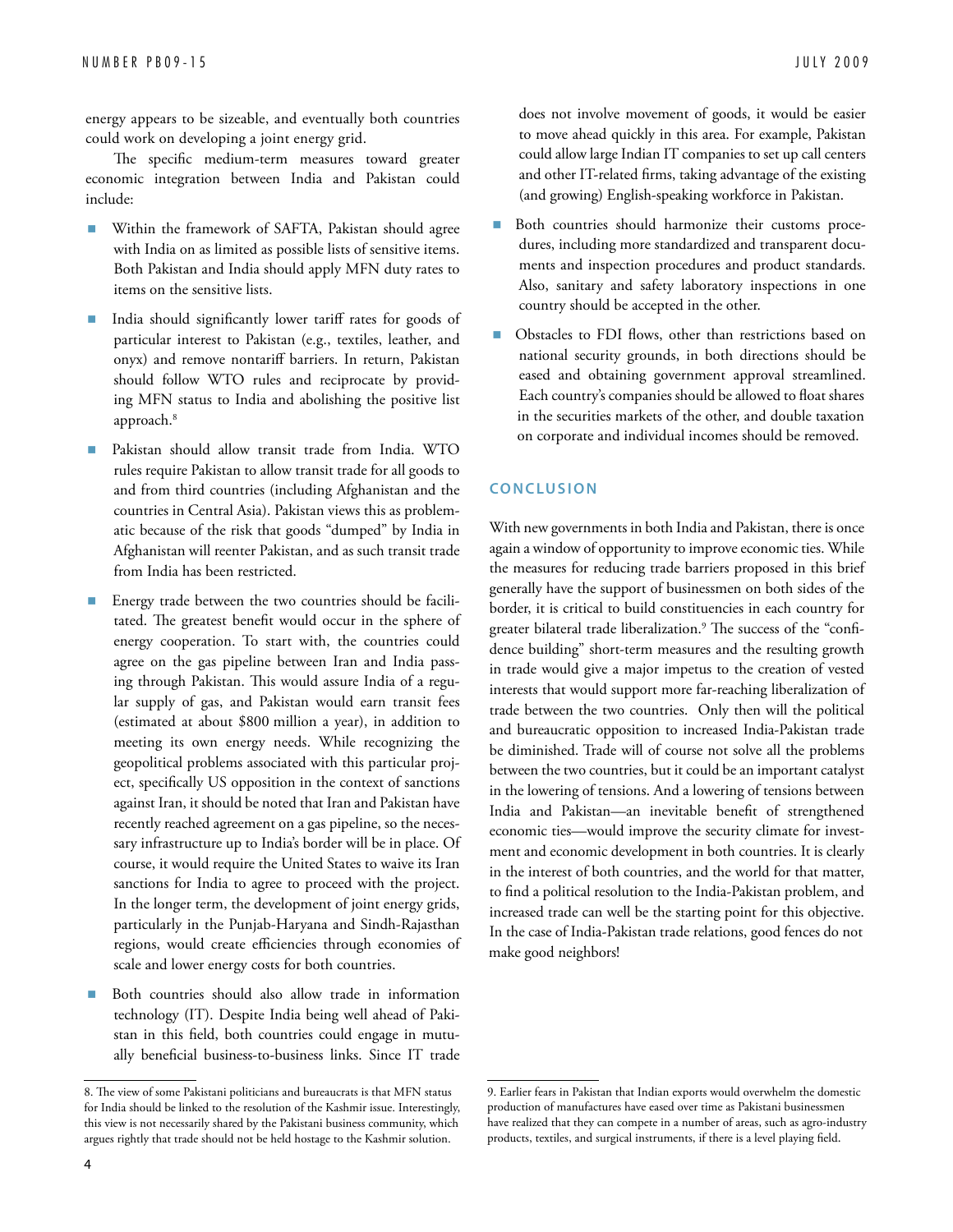#### **R e f erence s**

Batra, A. 2004. *India's Global Trade Potential: The Gravity Model Approach.* Working Paper 151. New Delhi: Indian Council for Research on International Economic Relations.

Confederation of Indian Industry. 2005. *Pakistan India Partnership: A Prosperous South Asia.* New Delhi.

Hufbauer, Gary Clyde, and Shahid Javed Burki. 2006. *Sustaining Reform with a U.S.-Pakistan Free Trade Agreement.* Washington: Peterson Institute for International Economics.

Joint Communiqué. 2005. Meeting of President Pervez Musharraf and Prime Minister Manmohan Singh, April 18, New Delhi. Available at http://pakistantimes.net.

Kemal, A. R., M. K. Abbas, and U. Qadir. 2002. A Plan to Strengthen Regional Trade and Cooperation in South Asia. In *Trade, Finance and Investment in South Asia,* ed. T. N. Srinivasan. New Delhi: Social Science Press.

Khan, S. R., F. H. Shaheen, M. Yusuf, and A. Tanveer. 2007. *Regional Integration, Trade and Conflict in South Asia.* Working Paper. Islamabad: Sustainable Development Policy Institute.

Mukherjee, I. N. 2005. South Asia Free Trade Area and Indo-Pakistan Trade. Paper presented at the 20th Annual General Meeting, Pakistan Society of Development Economists, Islamabad.

Murshed. S. M., and D. Mamoon. 2008. *The Consequences of Not Loving Thy Neighbor as Thyself: Trade, Democracy and Military Expenditure Explanations Underlying India-Pakistan Rivalry*. MPRA Paper 10429. Munich.

Nabi, I., and A. Nasim. 2001. Trading with the Enemy: A Case for Liberalizing Pakistan-India Trade. In *Regionalism and Globalization: Theory and Practice,* ed. Sajal Lahiri. London and New York: Routledge.

Taneja, N. 2006. *India-Pakistan Trade.* Working Paper 182. New Delhi: Indian Council for Research on International Economic Relations.

*The views expressed in this publication are those of the author. This publication is part of the overall programs of the Institute, as endorsed by its Board of Directors, but does not necessarily reflect the views of individual members of the Board or the Advisory Committee.*